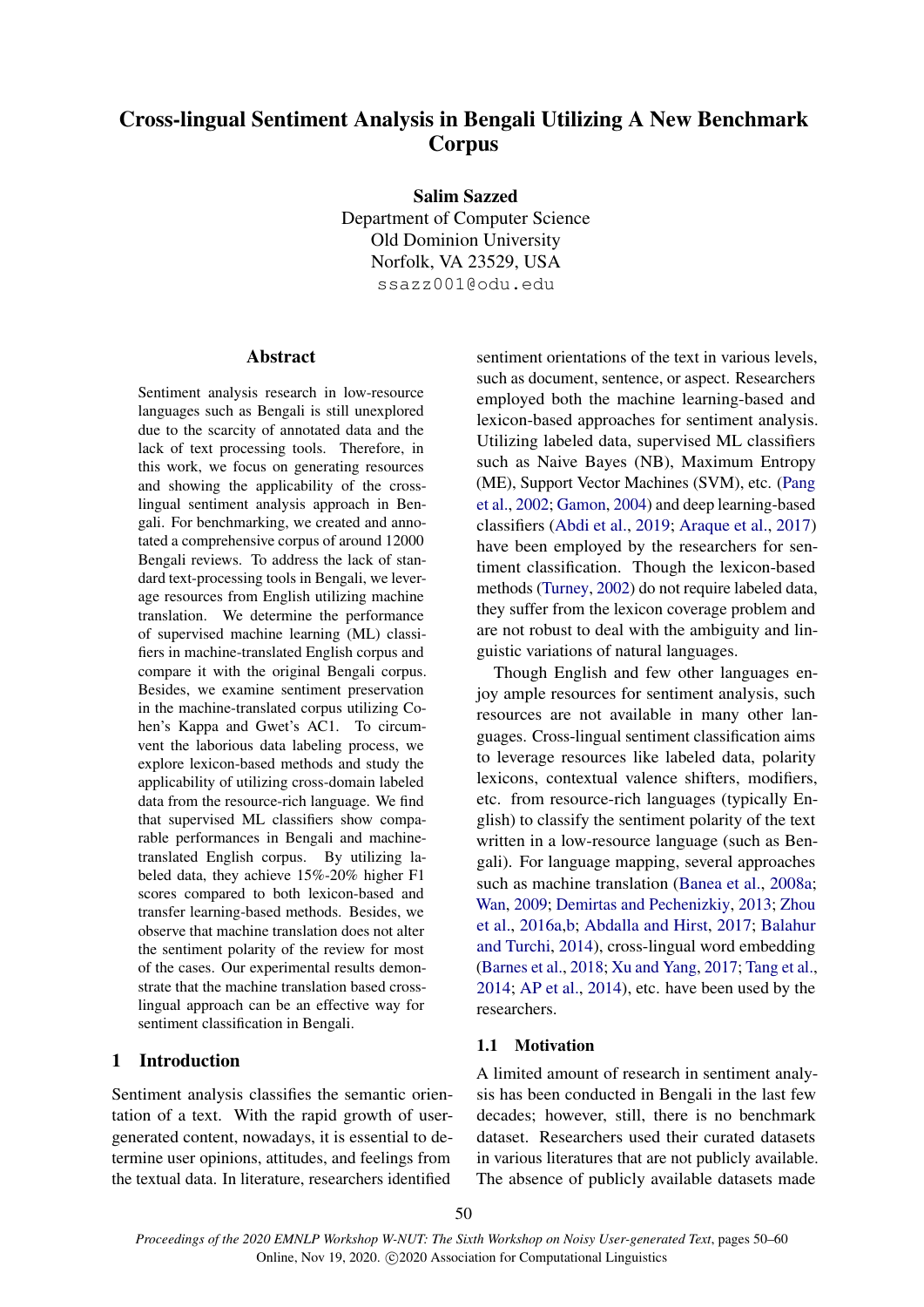the research findings non-reproducible. Moreover, without a benchmark dataset, it is challenging to compare the performance of various approaches.

Though cross-lingual approaches have been successfully applied to several low-resource languages [\(Meng et al.,](#page-9-4) [2012;](#page-9-4) [Banea et al.,](#page-8-7) [2008b\)](#page-8-7), in Bengali only a few works utilized it for tasks like sentiment lexicon creation [\(Das and Bandyopadhyay,](#page-8-8) [2010a;](#page-8-8) [Sazzed,](#page-9-5) [2020\)](#page-9-5) and sentiment classification [\(Sazzed and Jayarathna,](#page-9-6) [2019\)](#page-9-6). However, until now, no comprehensive study has been performed to explore the applicability of the cross-lingual sentiment classification approach in Bengali.

Therefore, in this work, we created and annotated a large Bengali review dataset for binary-level sentiment analysis. This corpus consists of around 12000 Bengali reviews collected from Youtube. We present a comprehensive study of the machinetranslation based cross-lingual approach of sentiment analysis in Bengali.

Using a large and well-annotated dataset, we compare and provide detailed analysis regarding the performance of ML classifiers in the Bengali and machine-translated datasets. Besides, using Cohen's kappa and ML classifiers, we examine sentiment preservation in the machine-translated corpus.

As annotated data are not always obtainable, especially in low-resource languages, we investigate the performance of unsupervised lexiconbased methods in the machine-translated corpus. Popular lexicon-based sentiment analysis methods, VADER [\(Hutto and Gilbert,](#page-9-7) [2014\)](#page-9-7), TextBlob<sup>[1](#page-1-0)</sup>, and SentiStrength [\(Thelwall et al.,](#page-10-5) [2010\)](#page-10-5) are applied and their relative performances are compared.

We investigate the applicability of the simple transfer learning-based approach to the machinetranslated corpus. Resource-rich language such as English contains copious labeled data, which are not available in Bengali. Utilizing machinetranslation and cross-domain labeled data, we show the performance of supervised ML classifiers in the translated corpus.

## 1.2 Contribution

Our major contributions can be summarized as follows:

• We introduce a large well-annotated benchmark dataset for sentiment analysis in Bengali.

- We perform a comparative evaluation of supervised ML classifiers in Bengali and machinetranslated English corpus and provide a rigorous analysis of the results.
- We investigate cross-lingual lexicon-based methods, as well as a transfer learning-based approach to deal with the lack of labeled data in Bengali.

#### 2 Literature Review

#### 2.1 Sentiment Analysis in Bengali

English is the dominant language for sentiment analysis research due to commercial interest and a large research community. In recent years, with the popularity of e-commerce and social networking sites, review data is becoming available in other languages.

In Bengali, limited research has been performed using corpora collected from various sources such as Microblogs, Facebook, and other social media sources [\(Patra et al.,](#page-9-8) [2015;](#page-9-8) [Das and Bandy](#page-9-9)[opadhyay,](#page-9-9) [2010b\)](#page-9-9). Various supervised classifiers have been employed for Bengali sentiment analysis such as SVM with maximum entropy [\(Chowdhury](#page-8-9) [and Chowdhury,](#page-8-9) [2014\)](#page-8-9), Naive Bayes (NB) [\(Islam](#page-9-10) [et al.,](#page-9-10) [2016b\)](#page-9-10), Deep Neural Network [\(Tripto and](#page-10-6) [Eunus Ali,](#page-10-6) [2018\)](#page-10-6), Convolutional Neural Network (CNN) [\(Sarkar,](#page-9-11) [2019\)](#page-9-11). In [\(Al-Amin et al.,](#page-8-10) [2017\)](#page-8-10), the authors utilized word2vec and polarity score for the binary sentiment analysis problem. A wordembedding based approach was proposed by [Islam](#page-9-12) [et al.](#page-9-12) [\(2016a\)](#page-9-12). [Hassan et al.](#page-9-13) [\(2016\)](#page-9-13) predicted sentiment orientation of Bengali and Romanized Bengali text using Long Short-Term Memory (LSTM).

### 2.2 Cross-lingual Sentiment Analysis

The cross-lingual sentiment analysis approaches have been studied in many languages. [Mihalcea](#page-9-14) [et al.](#page-9-14) [\(2007\)](#page-9-14) leveraged the tools and resources available in English to generate subjectivity analysis resources in Romanian. They created a Romanian subjectivity lexicon translated from the English lexicon and utilized a corpus-based approach. [Balamu](#page-8-11)[rali et al.](#page-8-11) [\(2012\)](#page-8-11) presented an alternative approach to cross-lingual sentiment analysis (CLSA) using WordNet senses as features for supervised sentiment classification. They used the linked Word-Nets of two languages to bridge the language gap. They reported their results on two Indian languages, Hindi and Marathi. [Balahur and Turchi](#page-8-4) [\(2014\)](#page-8-4) in-

<span id="page-1-0"></span><sup>1</sup> https:textblob.readthedocs.io/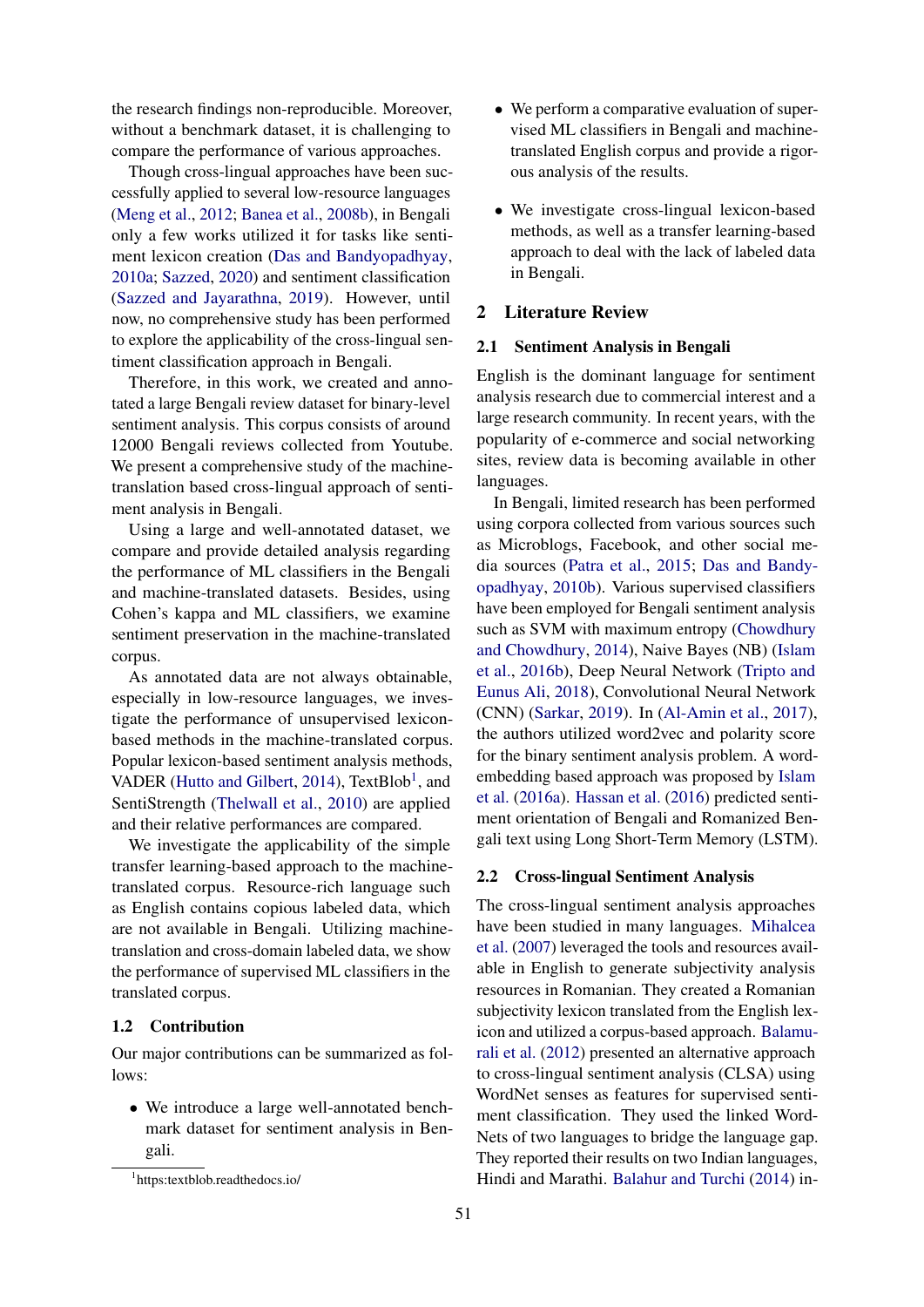vestigated the performance and effectiveness of machine translation systems and supervised methods for multilingual sentiment analysis. In their experiment, they used four languages, English, German, Spanish, and French; three machine translation systems Google, Bing, and Moses; several supervised algorithms and various types of features. [Yan et al.](#page-10-7) [\(2014\)](#page-10-7) utilizing the SVM algorithm proposed a bilingual approach for sentiment analysis in the Chinese social media dataset. In [\(Meng et al.,](#page-9-4) [2012\)](#page-9-4), the authors proposed a cross-lingual mixture model (CLMM) to exploit unlabeled bilingual parallel corpus. In [\(Banea et al.,](#page-8-7) [2008b\)](#page-8-7), authors utilized a machine translation system for projecting resources from English to Romanian and Spanish and provided a comparative performance. [Chen et al.](#page-8-12) [\(2015\)](#page-8-12) proposed a semi-supervised learning model, CredBoost, to address cross-lingual sentiment analysis in English and Chinese. They introduced a knowledge validation step during transfer learning to reduce the noisy data caused by machine translation errors. [Feng and Wan](#page-9-15) [\(2019\)](#page-9-15) proposed a cross-lingual sentiment analysis (CLSA) model by leveraging unlabeled data in multiple languages and domains. Without using any supervised crosslingual word embedding (CLWE), their model outperformed baseline methods on multilingual Amazon review datasets. [Xu et al.](#page-10-8) [\(2018\)](#page-10-8) proposed a learning approach that does not require any crosslingual labeled data. Their algorithm optimizes the transformation functions of monolingual wordembedding space and uses a neural network. They evaluated their proposed approach on benchmark datasets for cross-lingual word similarity prediction and found competitive performance to other methods. [Chen et al.](#page-8-13) [\(2018\)](#page-8-13) introduced an Adversarial Deep Averaging Network (ADAN) to transfer the knowledge learned from source languages labeled data to the target language. Their experiments on Chinese and Arabic sentiment classification demonstrated the superior performance of ADAN. [Ra](#page-9-16)[sooli et al.](#page-9-16) [\(2018\)](#page-9-16) used multiple source languages to learn a robust sentiment transfer model. They explored the potential of using both the annotation projection approach and a direct transfer approach using cross-lingual word representations and neural networks.

The cross-lingual approach of sentiment analysis in Bengali is still largely unexplored, only a few works investigated it [\(Das and Bandyopad](#page-8-8)[hyay,](#page-8-8) [2010a;](#page-8-8) [Sazzed and Jayarathna,](#page-9-6) [2019;](#page-9-6) [Sazzed,](#page-9-5)

[2020\)](#page-9-5). [Das and Bandyopadhyay](#page-8-8) [\(2010a\)](#page-8-8) translated English polarity lexicon to Bengali to create a Bengali sentiment dictionary. [Sazzed and](#page-9-6) [Jayarathna](#page-9-6) [\(2019\)](#page-9-6) utilized two small datasets and n-gram (i.e.,unigram and bigram) feature vectors to compare the performance of supervised ML algorithms in Bengali and machine-translated English corpus. They found supervised ML algorithms showed better performance in the model trained on the translated corpus; however, they did not provide a thorough analysis of the results they reported.

Contrast to previous studies, we perform a comprehensive analysis of various cross-lingual sentiment analysis approaches in Bengali. We created a Benchmark dataset, explored several classification approaches utilizing labeled and unlabeled data, examine the applicability of transfer learning, investigate the sentiment preservation in the translated corpus, and finally provide the direction for future research. To best of our knowledge, this is the first extensive attempt to investigate the applicability of the cross-lingual approach in Bengali sentiment analysis.

## 3 Dataset

One of the barriers of sentiment analysis research in Bengali is the lack of publicly available review datasets. In literature, researchers reported results using their curated datasets that are not publicly available. The few publicly available datasets are either small in size or not well-annotated. Therefore, here, we have prepared a well-annotated Bengali review dataset that we made publicly available. $<sup>2</sup>$  $<sup>2</sup>$  $<sup>2</sup>$ </sup>

### 3.1 Data Collection

We collected and manually labeled a large review dataset for sentiment analysis in Bengali. This dataset contains viewer opinions towards several Bengali dramas. Using a web scraping tool, we first downloaded the raw JSON data from Youtube that contains information such as user name, id, timestamp, comments, and like/dislike, etc. We use a parsing script to extract the viewer's comments from the JSON data. The comments are written in Bengali, English, Romanized Bengali, or use code-mixing. As we are only interested in reviews written in Bengali text, we excluded non-Bengali comments. We utilized a language detection li-

<span id="page-2-0"></span><sup>2</sup> https://github.com/sazzadcsedu/BN-Dataset.git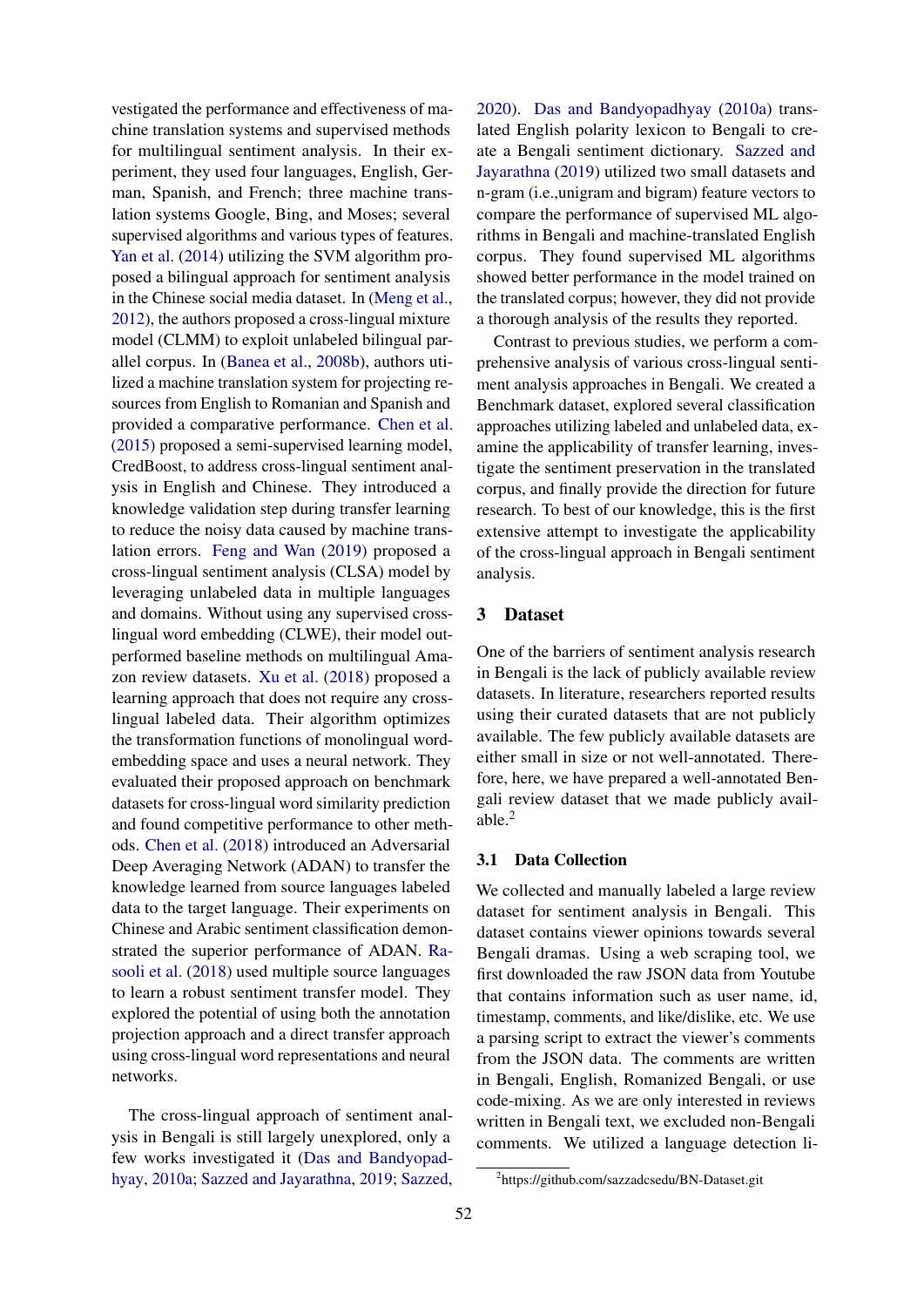<span id="page-3-1"></span>

| <b>Bengali Reviews</b>                         | <b>Machine Translation</b>                           | <b>Polarity</b> |
|------------------------------------------------|------------------------------------------------------|-----------------|
| এই ধরনের নাটক সমাজের কোন কাজে লাগবে।এই গুলো    | Such plays will be of no use to society.             | <b>Negative</b> |
| আর নীলছবি তো একি কথা।সাময়িক উত্তেজনা তৈরি     | These blue and blue are the same thing.              |                 |
| করে,আর হিতাহিত জ্ঞান শূণ্য করে।                | Creates temporary tension, and empties<br>knowledge  |                 |
| শামিম ভাইমের কাছে এমন নাটক আশা করি নি!!        | I did not expect such a drama from<br>Shamim Bhai !! | <b>Negative</b> |
| ফালতু নাটক কবির সিং মুভির টেইলার কপি করে       | False drama Kabir Singh copied movie                 | <b>Negative</b> |
| সাওয়ার নাটক বানায়।                           | trailer and made Sawar drama.                        |                 |
| যথন মন থুব থারাপ থাকে,তথন আপনাদের নাটক         | When the mind is very bad, then I watch              | <b>Positive</b> |
| দেখি।তথন মনটা আরো থারাপ হয়ে যায়,আর একটা      | your dramas. The prayer continued,                   |                 |
| সময়ে মন থারাপে, মন থারাপে কাটাকাটি।সত্যি অনেক | brother                                              |                 |
| ভাল লাগে আপনাদের অভিনয় গুলা। দোয়া রইলো       |                                                      |                 |
| जनित्य यान छाই।।।।।।                           |                                                      |                 |
| আফরান নিশো ভাই আমাদের টাংগাইলের অহংকার         | Afran Nisho Bhai is the pride of our                 | <b>Positive</b> |
|                                                | Tangail                                              |                 |
| অসাধারণ একটা জুটির অসাধারণ একটা নাটক ছিল       | An extraordinary pair had an                         | <b>Positive</b> |
| ।।।। শেষ ৫ মিনিট  ভীষণ কষ্ট লাগলো।।।। বারবার   | extraordinary drama  The last 5                      |                 |
| দেখতে ইচ্ছে করছে ।।।।                          | minutes were very difficult  Wanting                 |                 |
|                                                | to see again and again                               |                 |
| পরিচালক একটা গাঁজা থোর ছাগলের বাচ্চা এইসব কী   | The director is a cannabis-eating goat<br>kid        | <b>Negative</b> |
| অসাধারন আমার কাছে সেই লাকছে~                   | <b>Extraordinary That Looks To Me</b>                | <b>Positive</b> |
|                                                |                                                      |                 |

Figure 1: Example of Bengali and machine translated reviews

brary<sup>[3](#page-3-0)</sup> to identify Bengali comments. After removing the non-Bengali comments, the corpus contains around 15000 reviews, which are labeled using the procedure described in the next section.

### 3.2 Data Annotation

Two native Bengali speakers classified these 15000 reviews into three categories, *positive, negative, and non-subjective*. From the annotator ratings, we observe an inter-rater agreement of around 0.83 using Cohen's kappa. We exclude all the reviews, which are marked as non-subjective by either of the annotators.

For each subjective reviews, we only include it to the corpus if both annotators assign it to the same category (i.e., *positive or negative*). Therefore, our dataset contains only highly polarized reviews. Reviews that are ambiguous or contain mixed sentiment are not included in the dataset.

The final labeled corpus consists of 11807 annotated reviews, where each review contains around 2-300 Bengali words. This corpus is classimbalanced, comprised of 3307 *negative* and 8500 *positive* reviews. Figure [1](#page-3-1) shows some examples of *negative* and *positive* reviews. We made this corpus publicly available for the researchers.

## 4 Cross-lingual Sentiment Analysis in Bengali

As Bengali is a resource-poor language, we leverage sentiment lexicon and labeled data from English for sentiment analysis in Bengali. We investigate the performances of various approaches (i.e., supervised, unsupervised, and transfer-learning based approaches) of sentiment analysis utilizing resources from English. Figure [2](#page-4-0) shows the overview of various approaches we studied.

## 4.1 Language Mapping

The machine translation (MT) service is one of the most common ways to build the language connection [\(Wan,](#page-10-9) [2008a,](#page-10-9) [2009;](#page-10-1) [Wei and Pal,](#page-10-10) [2010\)](#page-10-10). [Bautin](#page-8-14) [et al.](#page-8-14) [\(2008\)](#page-8-14) discussed the use of various Spanish translation systems, [Wan](#page-10-11) [\(2008b\)](#page-10-11) compared various Chinese machine translators and found Google Translate provided the best performance. Here, we use Google Translate<sup>[4](#page-3-2)</sup> to translate our Bengali corpus into English.

## 4.2 Supervised Classification Approach

Supervised ML-based approaches have been successfully applied in English and other languages for sentiment classification. Since supervised ML classifiers do not rely on language resources such as sentiment lexicon, part-of-speech (POS) tagger,

<span id="page-3-0"></span><sup>3</sup> https://github.com/Mimino666/langdetect

<span id="page-3-2"></span><sup>4</sup> https://translate.google.com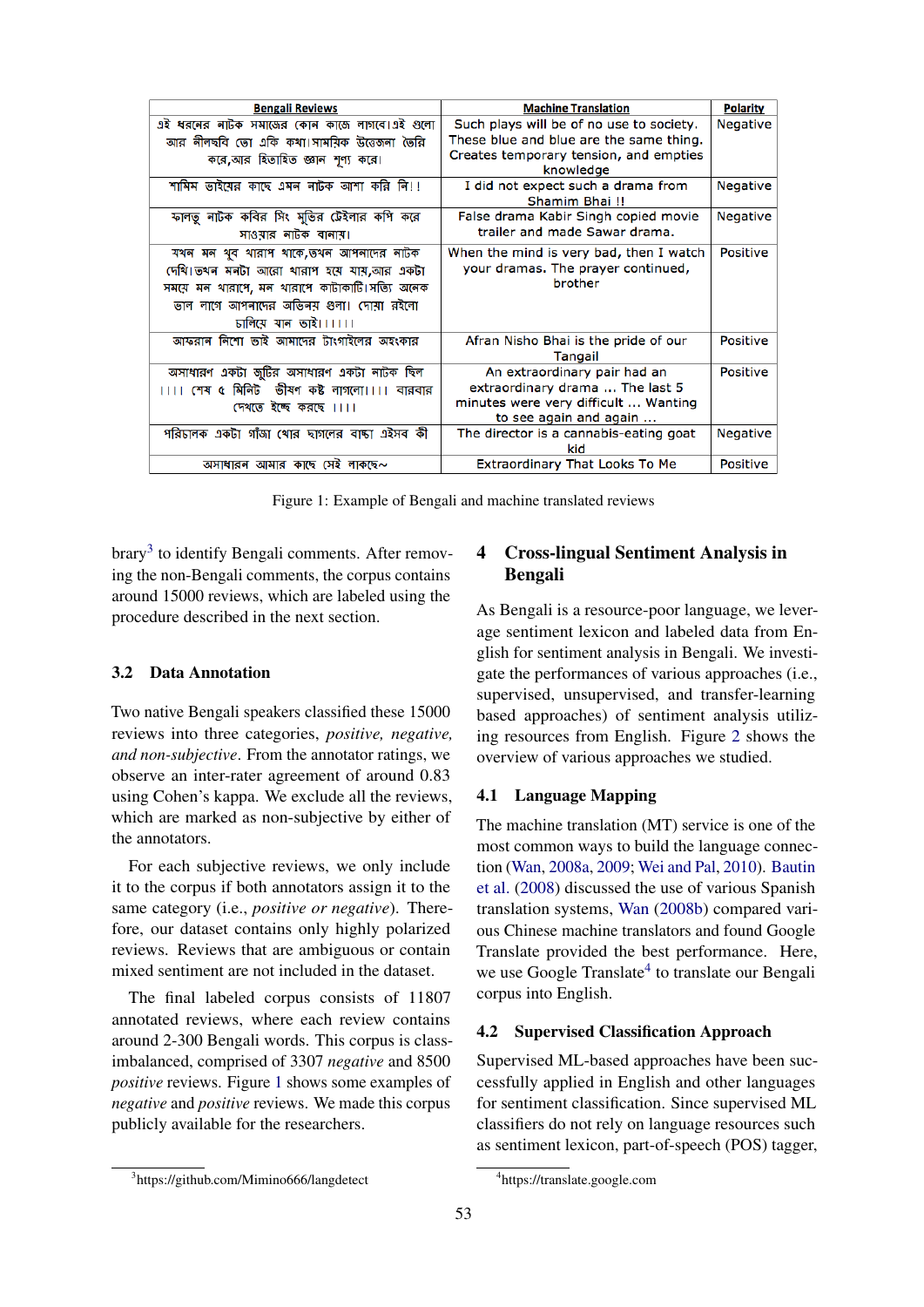<span id="page-4-0"></span>

Figure 2: Various approaches of cross-lingual sentiment analysis in Bengali

etc., they can be applied to any language. In contrast to the rigid rule-based method, supervised ML algorithms learn hidden patterns from the training data; therefore, they can be more robust against noisy machine-translated English corpus.

Utilizing the annotated data, we employ four supervised ML classifiers: Logistic Regression (LR), Support Vector Machine (SVM), Random Forest (RF), and Extremely Randomized Trees (ET) on Bengali and its machine-translated English corpus. We use the scikit-learn [\(Pedregosa et al.,](#page-9-17) [2011\)](#page-9-17) implementation of the aforementioned ML classifiers. For all the ML classifiers, we utilize the default parameter settings. To deal with the class imbalance problem, we set the weight of a class inversely proportional to the number of instances it contains. Both the unigram and bi-grams features are used as input for the ML classifiers. We perform 10 fold cross-validation in both Bengali and translated English corpus.

### 4.3 Lexicon-based Approach

To deal with the scenario when annotated data are not available, we study the performances of lexiconbased methods in machine-translated English corpus. In Bengali, no standard lexicon-based tool is publicly available for sentiment analysis; therefore, we could not compare the performance with the English counterpart.

Three popular lexicon-based methods from English: VADER, TextBlob, and SentiStrength are employed to find the effectiveness of the crosslingual unsupervised approach.

### 4.4 Transfer Learning-based Approach

Annotated data are hard to achieve in low-resource languages such as Bengali. But resource-rich languages like English owns a vast amount of labeled data. Hence, we explore the applicability of a transfer learning-based approach to the machine-translated corpus. However, in this work, we did not introduce any new transfer learning method. We examine whether utilizing existing cross-domain labeled data assist in achieving an acceptable performance of sentiment classification in Bengali when labeled data are not available.

In the transfer setting, a classifier is trained on one distribution while applied to a different distribution. The idea is to leverage labeled data from distinct domains but use in a similar task, as annotated in-domain data are not always available.

We employ multiple cross-domain datasets from the English language, IMDB [\(Maas et al.,](#page-9-18) [2011\)](#page-9-18), Yelp<sup>[5](#page-4-1)</sup>, TripAdvisor [\(Thelwall,](#page-9-19) [2018\)](#page-9-19), Clothing<sup>[6](#page-4-2)</sup>, UCI Drug<sup>[7](#page-4-3)</sup>, WebMD<sup>[8](#page-4-4)</sup> as shown in Table [1.](#page-5-0) We train the Logistic Regression (LR) classifier using cross-domain datasets and use the trained model to predict the semantic orientations of reviews in our machine-translated corpus. The default parameter settings of the LR classifier of scikit-learn [\(Pe](#page-9-17)[dregosa et al.,](#page-9-17) [2011\)](#page-9-17) library is used with a classbalanced weight.

<span id="page-4-2"></span><span id="page-4-1"></span><sup>5</sup> https://kaggle.com/omkarsabnis/yelp-reviews-dataset 6 https://kaggle.com/nicapotato/womens-ecommerceclothing-reviews

<span id="page-4-3"></span><sup>7</sup> https://kaggle.com/jessicali9530/kuc-hackathon-winter-2018

<span id="page-4-4"></span><sup>8</sup> https://kaggle.com/nataliele/webmd-contraceptivesreviews-file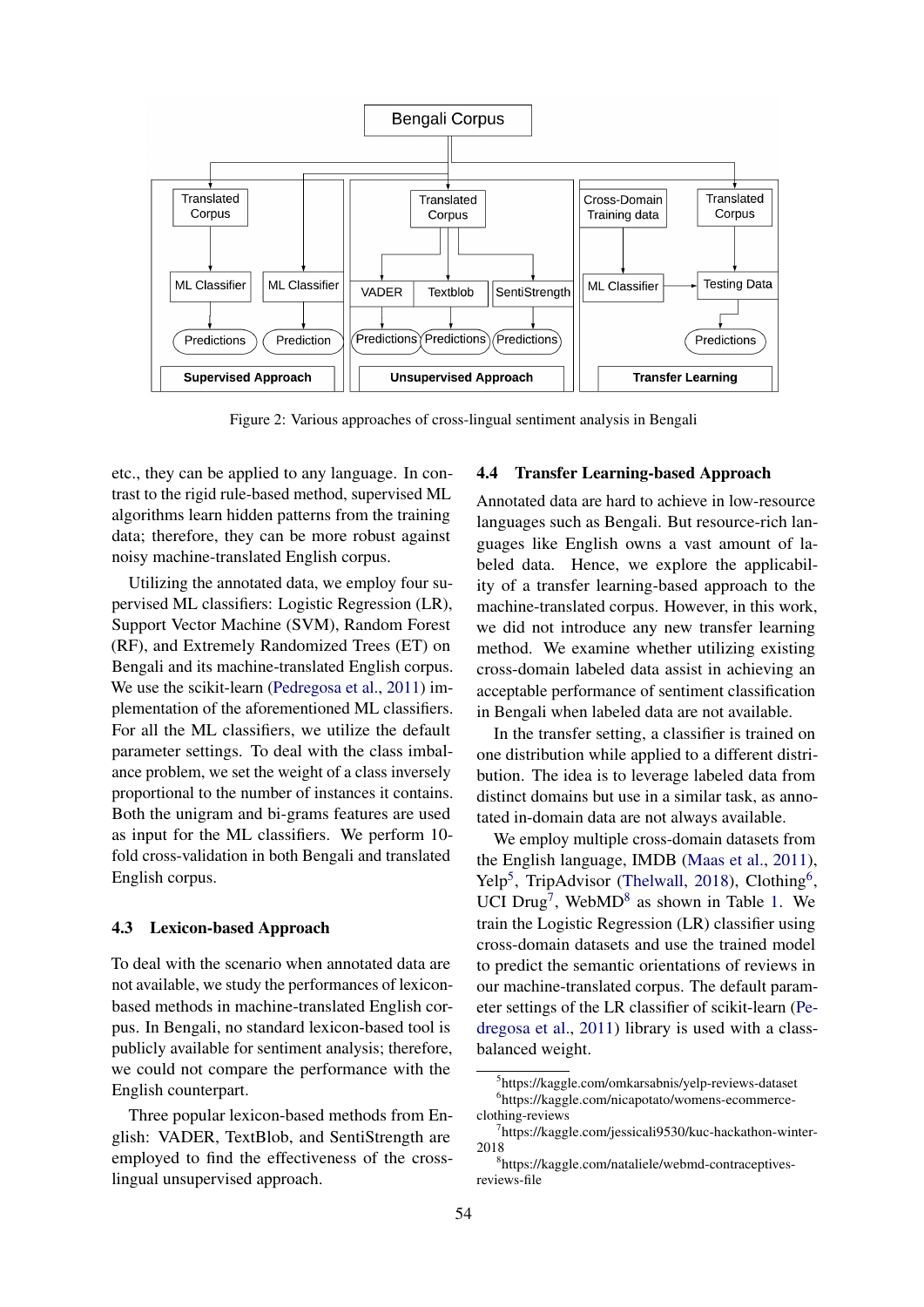<span id="page-5-0"></span>

| <b>Dataset</b>  | Domain     | <b>Positive</b> | <b>Negative</b> | <b>Total</b> |
|-----------------|------------|-----------------|-----------------|--------------|
| <b>IMDB</b>     | Movie      | 12500           | 12500           | 25000        |
| YEL P           | Restaurant | 6860            | 1676            | 8536         |
| TripAdvisor     | Hotel      | 9520            | 9520            | 19040        |
| Clothing        | Clothing   | 18540           | 4101            | 22641        |
| <b>UCI</b> Drug | Drug       | 35437           | 11838           | 47275        |
| WebMD           | Drug       | 7461            | 1808            | 9269         |

Table 1: Cross-domain review datasets from English

<span id="page-5-1"></span>

| <b>Classifier</b> | <b>Precision</b> | <b>Recall</b> | <b>Macro F1</b> | <b>Accuracy</b> |  |
|-------------------|------------------|---------------|-----------------|-----------------|--|
|                   | <b>BN/EN</b>     | <b>BN/EN</b>  | <b>BN/EN</b>    | <b>BN/EN</b>    |  |
| <b>SVM</b>        | 0.908/0.912      | 0.924/0.934   | 0.916/0.923     | 93.0/93.5%      |  |
| LR                | 0.889/0.893      | 0.922/0.927   | 0.905/0.910     | 91.8/92.2%      |  |
| ET                | 0.893/0.882      | 0.882/0.865   | 0.888/0.874     | 91.0/90.0%      |  |
| <b>RF</b>         | 0.878/0.889      | 0.870/0.881   | 0.874/0.885     | 89.9/90.8%      |  |
| BN= Bengali,      | $EN =$ English   |               |                 |                 |  |

Table 2: Performances of supervised ML classifiers in Bengali and machine-translated English corpus

## 5 Experimental Results

### 5.1 Evaluation Criteria

To compare the performances of various classifiers, we compute precision, recall, macro F1 score, and accuracy. As our dataset is class-imbalanced, the macro F1 score the better metric than the accuracy for the evaluation.

Besides, we assess the agreement of the predictions of various supervised ML classifiers in Bengali and machine-translated English corpus utilizing Cohen's kappa and Gwet's AC1 statistics. Cohen's kappa and Gwet's AC1 are statistical measures used to gauge inter-rater reliability, where a score of 1 refers to perfect agreement. The purpose of evaluating the agreement is to determine the sentiment preservation in the machine-translated English corpus. .

#### 5.2 Supervised Approach

In this section, we provide the comparative performances of ML classifiers in Bengali and machinetranslated English corpus and agreement of the predictions.

### 5.2.1 Performance Comparison

Supervised ML classifiers show similar performance in both Bengali and translated English corpus, as shown in Table [2.](#page-5-1) The best macro F1 score and accuracy are obtained using the SVM classifier, which is 0.923 and 93.5% for English and 0.916 and 93.0% for Bengali. A similar performance is

<span id="page-5-2"></span>

| <b>Classifier</b> | Cohen-kappa | AC1   |
|-------------------|-------------|-------|
| <b>SVM</b>        | 0.819       | 0.868 |
| LR                | 0.820       | 0.860 |
| RF                | 0.694       | 0.800 |
| EТ                | 0.703       | 0.809 |

Table 3: The Cohen's kappa and AC1 scores of various ML classifiers in Bengali and translated corpus

observed when the LR classifier is applied to the English and Bengali corpus. The decision treebased methods, RF and ET show lower F1 scores and accuracies compared to SVM and LR.

### 5.2.2 Agreement of Predictions

We compute the agreement of the predictions of ML classifiers in Bengali and machine-translated English corpus. The purpose is to examine whether the noise induced by machine translation changes the sentiment orientations of the translated reviews. When the sentiment orientation is maintained in the translated corpus, we can expect a high agreement between the predictions of an ML classifier in Bengali and its machine-translated version.

Table [3](#page-5-2) provides the Cohen's kappa and AC1 scores applying various ML algorithms. SVM and LR show kappa scores above 0.80 and AC1 score above 0.85, while RF and ET provide around 0.70 kappa score and 0.80 AC1 scores.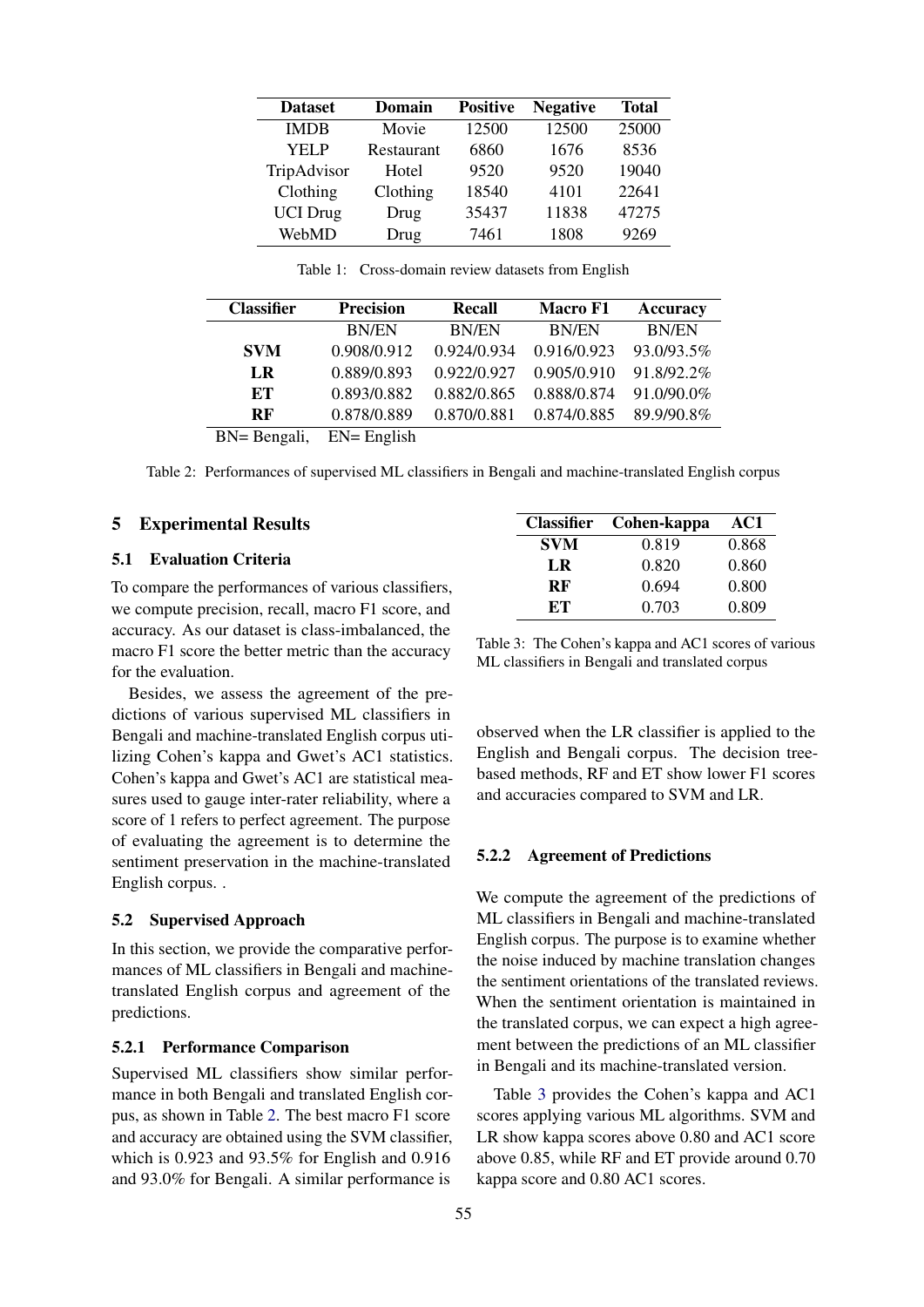<span id="page-6-0"></span>

| Method              | <b>Precison</b> | Recall | Macro F1 | Accuracy |
|---------------------|-----------------|--------|----------|----------|
| <b>VADER</b>        | 0.846           | 0.707  | 0.771    | 82.56%   |
| <b>TextBlob</b>     | 0.863           | 0.705  | 0.776    | 82.79%   |
| <b>SentiStength</b> | 0.787           | 0.645  | 0.708    | 78.61%   |

Table 4: The performances of lexicon-based methods in the machine-translated corpus

## 5.3 Lexicon and Transfer learning-based Approaches

Table [4](#page-6-0) shows the results of the lexicon-based methods in the translated corpus. VADER and TextBlob exhibit similar F1 scores and accuracies, while SentiStrength performs relatively worse. Using VADER, we achieve an F1 score of 0.771 and an accuracy of 82.56%, while TextBlob obtains 0.776 and 82.79%, respectively.

Table [5](#page-7-0) provides the results of LR classifier utilizing cross-domain data. The best performance is obtained by combining all cross-domain datasets, which is 0.78 for the F1 score and 82% for the accuracy.

## 6 Discussion

#### 6.1 Supervised Approach

Table 2 shows that supervised ML classifiers provide similar performance in the translated corpus and the original Bengali corpus. We found that several factors influence the comparable performance on the machine-translated corpus.

## 6.1.1 Error Correction

Misspelling is a common scenario in online Bengali content due to the complexity of the Bengali writing system and the education level of most of the internet users. Modern machine translation tools are trained on a huge amount of data and are capable of correcting misspelling. Although the Bengali-English machine translation system is not that sophisticated compared to some major language pairs, occasionally, it can identify misspelled words in Bengali text, and translate to correct English word. For those cases, machine translation improves the quality of data, so the classifier performance is improved.

#### 6.1.2 Word Mapping

The current Bengali-English machine translation system still lacks enough coverage. We observed in some cases, Bengali synonym words are mapped to the same English word. This word-mapping assists

supervised ML classifiers to perform well in the machine-translated corpus.

### 6.1.3 Regional Variety of Bengali

The Bengali language contains a large variety of dialects that are widely used on the web, especially in social media. The machine translation service that is trained on thousands of corpora can identify them as a variant of the same words and translate them to the same English word that positively impacts the performances of ML classifiers in the translated corpus.

## 6.1.4 Feature Importance and Sentiment Preservation

Supervised ML algorithms utilize the bag-of-words model to train the classifiers. The term frequencyinverse document frequency (tf-idf) score is calculated and used as an input feature vector. tf-idf is a numerical statistic that reflects the importance of a word considering a collection of documents.

tf-idf score refers that not all the words in a document are equally important for classification. [\(Ab](#page-8-3)[dalla and Hirst,](#page-8-3) [2017\)](#page-8-3) showed that sentiment is highly preserved even in the face of poor translation accuracy. Therefore, low-quality translation does not always affect classifier accuracy.

The Cohen's kappa and AC1 scores reveal the sentiment consistency between original Bengali reviews and its machine translated version as shown in Table [3.](#page-5-2) The Cohen-kappa and AC1 scores from SVM and LR show nearly perfect agreements on the results from Bengali and translated English corpus. For RF and DT, Cohen's kappa and AC1 statistics are a bit lower compared to SVM and LR, which could be affected by the inferior performance of those classifiers, however, still, agreements are substantial.

## 6.2 Lexicon-based Approach

TextBlob and VADER exhibit similar accuracy, precision, recall, and F1-scores, while SentiStrength performs worse. The results demonstrate that lexical-rule based methods are not as robust as supervised ML approaches, exhibited by the lower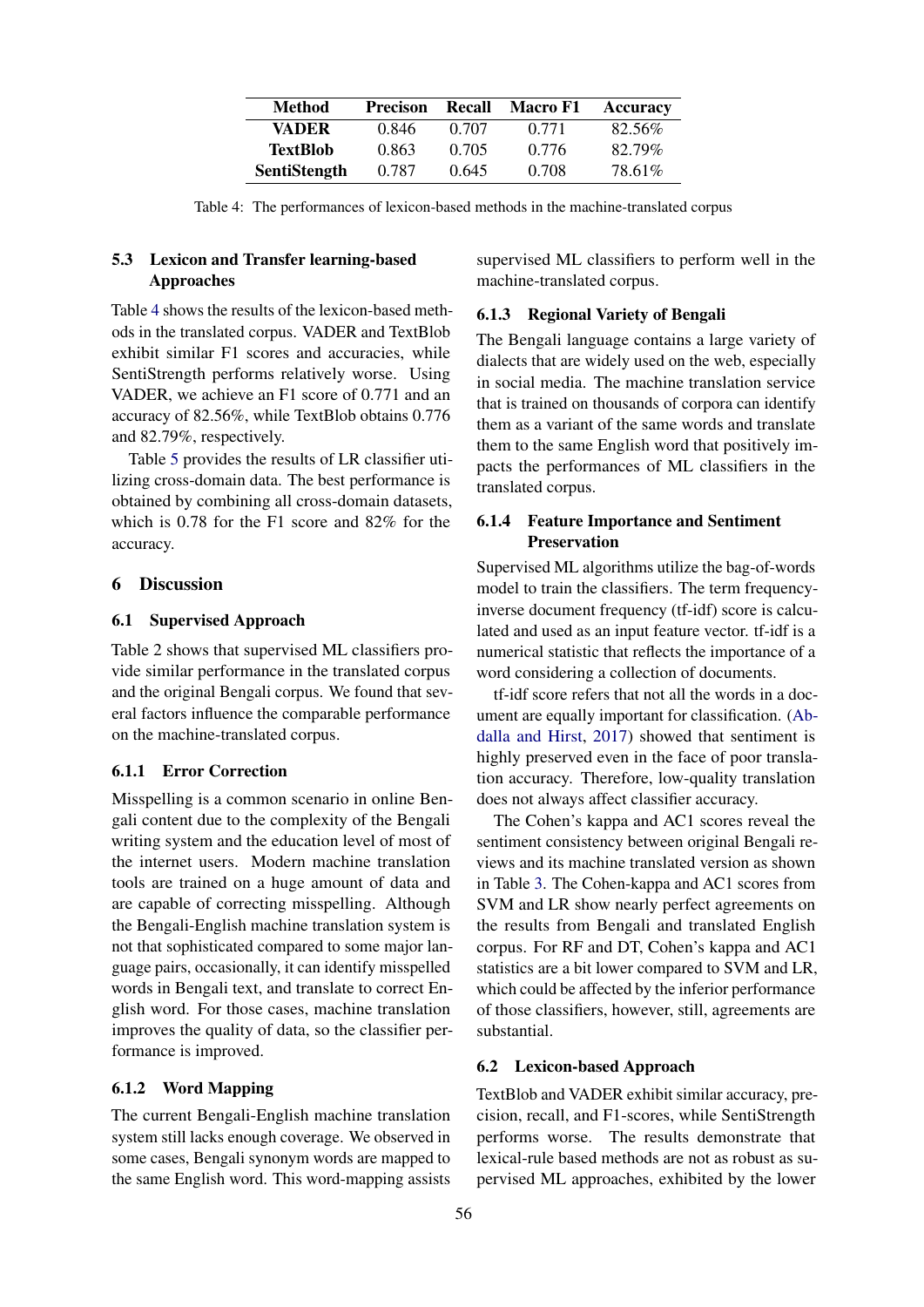<span id="page-7-0"></span>

| <b>Training Dataset</b>   | <b>#Reviews</b> | <b>Precision</b> | <b>Recall</b> | <b>Macro F1</b> | Accuracy |
|---------------------------|-----------------|------------------|---------------|-----------------|----------|
| <b>IMDB</b>               | 25000           | 0.73             | 0.71          | 0.72            | 78.0%    |
| <b>Clothing</b>           | 22641           | 0.62             | 0.64          | 0.63            | 67.0%    |
| <b>TripAdvisor</b>        | 19040           | 0.68             | 0.72          | 0.70            | 66.0%    |
| <b>UCI</b> Drug           | 47275           | 0.71             | 0.70          | 0.71            | 76.7%    |
| <b>WebMD</b>              | 9269            | 0.61             | 0.64          | 0.62            | 63.7%    |
| Yelp                      | 8536            | 0.67             | 0.65          | 0.66            | 73.6%    |
| <b>Aggregated Dataset</b> | 135121          | 0.78             | 0.77          | 0.78            | 82.0%    |

Table 5: The performance of LR classifier in the translated corpus utilizing the multi-domain training datasets

scores in all categories. Particularly, the recall scores, due to the non-comprehensive coverage of lexicon, are quite low. The poor performance of the rule-based approach mainly comes from the intrinsic nature (e.g., lexicon/rule coverage) of lexiconbased methods.

## 6.3 Transfer Learning with Cross-domain **Datasets**

The results obtained using the LR classifier and the cross-domain datasets indicate that the classifier's performance depends on both the-

- Data distribution and
- Size of the training dataset

The IMDB movie review dataset is the most similar to our translated drama review dataset considering the essence of the reviews. However, still, they differ in the aspects of data, languages used in the reviews, and the presence of noise due to machine translation. The translated drama reviews are much shorter in length and contain simple English words compared to IMDB reviews, which are written mostly by native English speakers. Utilizing 25000 reviews from IMDB, we achieve the best performance among all the cross-domain datasets used. Leveraging data from different domains, such as clothing or drug, yields worse performance despite using similar or larger size training dataset, which demonstrates the domain specificity in the sentiment analysis dataset.

We consolidate all the six cross-domain datasets to create a large corpus of over 130k reviews. The supervised LR classifier exhibits performance improvement utilizing this aggregated dataset. The results indicate that though datasets from the different domains show poor performance in isolation when aggregated, they can enhance the classifier performance.

With over 130k consolidated cross-domain reviews, the transfer learning-based approach shows noticeably worse performance compared to indomain data, an F1 score of 0.773 compared to 0.910 using the LR classifier. It provides similar performance to the best lexicon-based method, VADER, which yields an F1 score of 0.771. Word level polarity is heavily influenced by context and domain, which was reflected in the classifier's performance when cross-domain data are used.

### 6.4 Findings and Implications

- We find that online content in Bengali consists of lots of misspelled and regional words, which affects the performance of sentiment classifiers. Therefore, it is necessary to build sophisticated tools that can fix misspellings and recognize regional variants of Bengali words.
- Although the existing Bengali-to-English machine translation system is still far from perfect, it is capable of preserving sentiment information; hence can be utilized for crosslingual sentiment analysis.
- We find that the lexicon-based method performs poorly compared to the supervised ML methods in the machine-translated corpus. Therefore, it is imperative to develop an automatic or semi-automatic data annotation method.
- We find that a large number of cross-domain labeled data provides similar performance of the lexicon-based approach. Therefore, transfer learning can help when in-domain labeled data are unavailable.
- Our study reveals that the cross-lingual approach can be effective in Bengali sentiment analysis. Therefore, future research should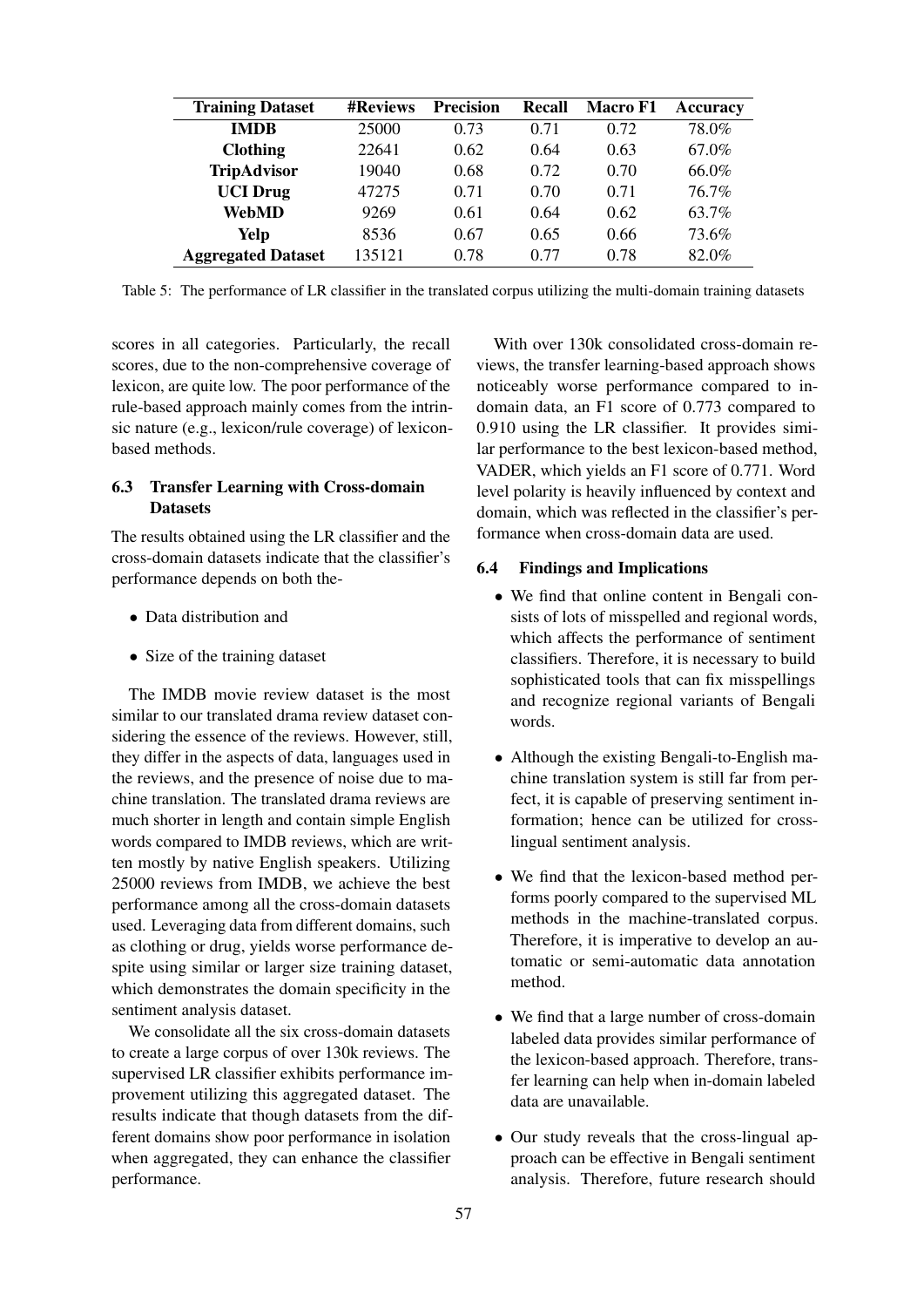focus on exploring and developing new methods for the cross-lingual sentiment analysis in Bengali.

## 7 Conclusion

To facilitate sentiment analysis research in Bengali, in this work, we introduce a benchmark dataset and explore the adaptation of resources and tools from English. We notice that due to misspellings, usage of regional varieties of Bengali, and advancement of the machine translation system, supervised ML algorithms perform comparably in the Bengali and machine-translated corpus. The agreements of the predictions suggest that Bengali-English machine translation can preserve the sentiment information. The mediocre performances of the lexicon-based methods infer that annotated data are essential to achieve better classification accuracy.

We present the performance of simple transfer learning utilizing cross-domain data. We note that with enough cross-domain training data, supervised ML classifiers provide a comparable performance of the lexicon-based methods, though lag behind the performance achieved through in-domain data. We report our findings regarding cross-lingual sentiment classification approaches in Bengali, which provide directions for future research.

### References

- <span id="page-8-3"></span>Mohamed Abdalla and Graeme Hirst. 2017. Crosslingual sentiment analysis without (good) translation. In *Proceedings of the Eighth International Joint Conference on Natural Language Processing (Volume 1: Long Papers)*, pages 506–515, Taipei, Taiwan. Asian Federation of Natural Language Processing.
- <span id="page-8-0"></span>Asad Abdi, Siti Mariyam Shamsuddin, Shafaatunnur Hasan, and Jalil Piran. 2019. Deep learning-based sentiment classification of evaluative text based on multi-feature fusion. *Information Processing & Management*, 56(4):1245–1259.
- <span id="page-8-10"></span>M. Al-Amin, M. S. Islam, and S. Das Uzzal. 2017. [Sen](https://doi.org/10.1109/ECACE.2017.7912903)[timent analysis of bengali comments with word2vec](https://doi.org/10.1109/ECACE.2017.7912903) [and sentiment information of words.](https://doi.org/10.1109/ECACE.2017.7912903) In *2017 International Conference on Electrical, Computer and Communication Engineering (ECCE)*, pages 186– 190.
- <span id="page-8-6"></span>Sarath Chandar AP, Stanislas Lauly, Hugo Larochelle, Mitesh Khapra, Balaraman Ravindran, Vikas C Raykar, and Amrita Saha. 2014. An autoencoder approach to learning bilingual word representations. In *Advances in neural information processing systems*, pages 1853–1861.
- <span id="page-8-1"></span>Oscar Araque, Ignacio Corcuera-Platas, J Fernando Sánchez-Rada, and Carlos A Iglesias. 2017. Enhancing deep learning sentiment analysis with ensemble techniques in social applications. *Expert Systems with Applications*, 77:236–246.
- <span id="page-8-4"></span>Alexandra Balahur and Marco Turchi. 2014. [Compar](https://doi.org/https://doi.org/10.1016/j.csl.2013.03.004)[ative experiments using supervised learning and ma](https://doi.org/https://doi.org/10.1016/j.csl.2013.03.004)[chine translation for multilingual sentiment analysis.](https://doi.org/https://doi.org/10.1016/j.csl.2013.03.004) *Computer Speech Language*, 28(1):56 – 75.
- <span id="page-8-11"></span>Aiswarya Balamurali, Aditya Joshi, and Pushpak Bhattacharyya. 2012. Cross-lingual sentiment analysis for indian languages using linked wordnets. In *COL-ING*.
- <span id="page-8-2"></span>Carmen Banea, Rada Mihalcea, Janyce Wiebe, and Samer Hassan. 2008a. Multilingual subjectivity analysis using machine translation. In *Proceedings of the 2008 Conference on Empirical Methods in Natural Language Processing*, pages 127–135.
- <span id="page-8-7"></span>Carmen Banea, Rada Mihalcea, Janyce Wiebe, and Samer Hassan. 2008b. Multilingual subjectivity analysis using machine translation. In *2008 Conference on Empirical Methods in Natural Language Processing, EMNLP 2008, Proceedings of the Conference, 25-27 October 2008, Honolulu, Hawaii, USA, A meeting of SIGDAT, a Special Interest Group of the ACL*, pages 127–135.
- <span id="page-8-5"></span>Jeremy Barnes, Roman Klinger, and Sabine Schulte im Walde. 2018. [Bilingual sentiment embeddings:](https://doi.org/10.18653/v1/P18-1231) [Joint projection of sentiment across languages.](https://doi.org/10.18653/v1/P18-1231) In *Proceedings of the 56th Annual Meeting of the Association for Computational Linguistics (Volume 1: Long Papers)*, pages 2483–2493, Melbourne, Australia. Association for Computational Linguistics.
- <span id="page-8-14"></span>Mikhail Bautin, Lohit Vijayarenu, and Steven Skiena. 2008. International sentiment analysis for news and blogs. In *ICWSM*.
- <span id="page-8-12"></span>Qiang Chen, Wenjie Li, Yu Lei, Xule Liu, and Yanxiang He. 2015. Learning to adapt credible knowledge in cross-lingual sentiment analysis. In *Proceedings of the 53rd Annual Meeting of the Association for Computational Linguistics and the 7th International Joint Conference on Natural Language Processing (Volume 1: Long Papers)*, pages 419–429.
- <span id="page-8-13"></span>Xilun Chen, Yu Sun, Ben Athiwaratkun, Claire Cardie, and Kilian Weinberger. 2018. Adversarial deep averaging networks for cross-lingual sentiment classification. *Transactions of the Association for Computational Linguistics*, 6:557–570.
- <span id="page-8-9"></span>S. Chowdhury and W. Chowdhury. 2014. [Performing](https://doi.org/10.1109/ICIEV.2014.6850712) [sentiment analysis in bangla microblog posts.](https://doi.org/10.1109/ICIEV.2014.6850712) In *2014 International Conference on Informatics, Electronics Vision (ICIEV)*, pages 1–6.
- <span id="page-8-8"></span>Amitava Das and Sivaji Bandyopadhyay. 2010a. Sentiwordnet for bangla. *Knowledge Sharing Event-4: Task*, 2:1–8.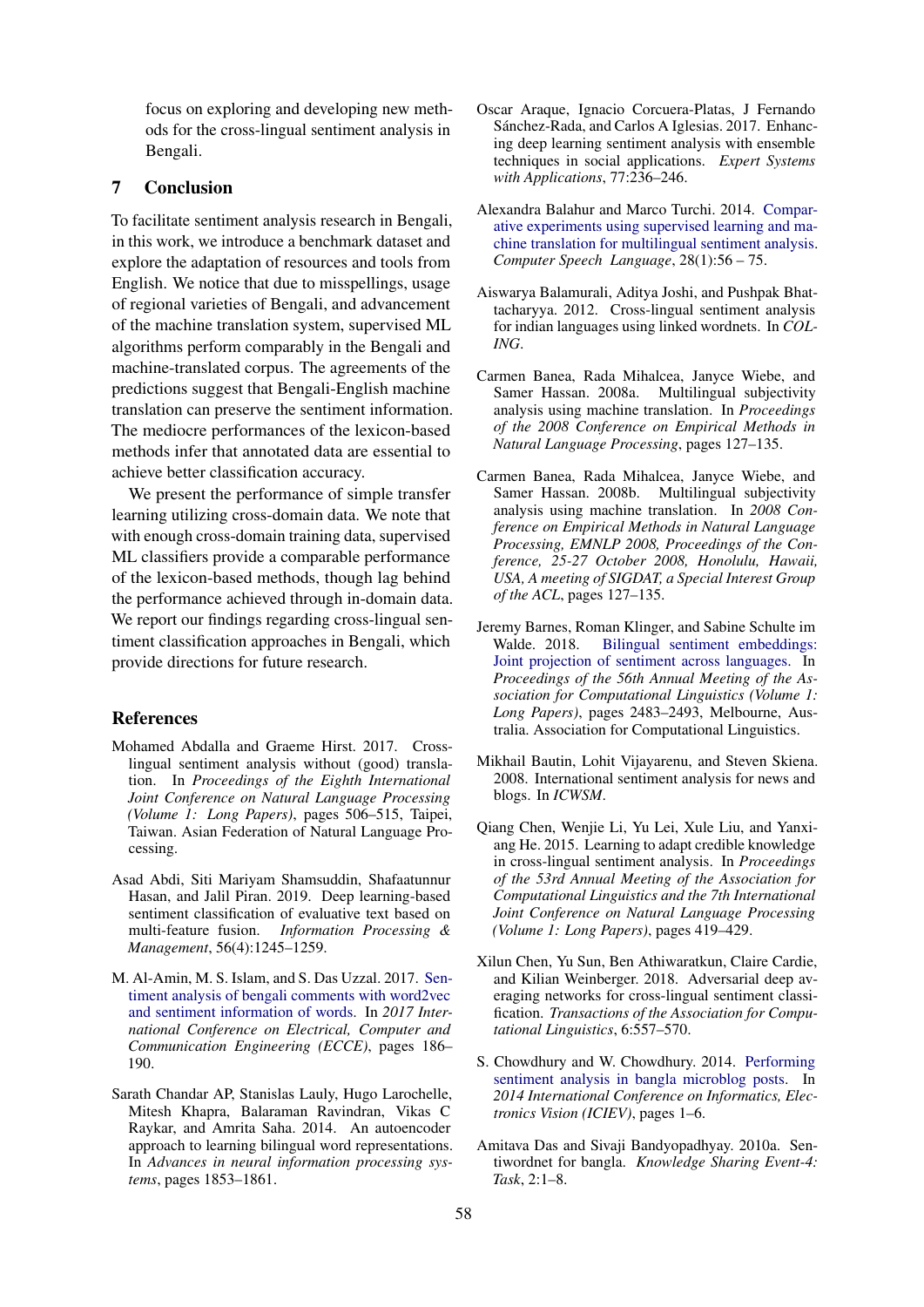- <span id="page-9-9"></span>Amitava Das and Sivaji Bandyopadhyay. 2010b. Topicbased bengali opinion summarization. In *Proceedings of the 23rd International Conference on Computational Linguistics: Posters*, pages 232–240. Association for Computational Linguistics.
- <span id="page-9-2"></span>Erkin Demirtas and Mykola Pechenizkiy. 2013. Crosslingual polarity detection with machine translation. In *Proceedings of the Second International Workshop on Issues of Sentiment Discovery and Opinion Mining*, pages 1–8.
- <span id="page-9-15"></span>Yanlin Feng and Xiaojun Wan. 2019. [Towards a unified](https://doi.org/10.18653/v1/K19-1097) [end-to-end approach for fully unsupervised cross](https://doi.org/10.18653/v1/K19-1097)[lingual sentiment analysis.](https://doi.org/10.18653/v1/K19-1097) In *Proceedings of the 23rd Conference on Computational Natural Language Learning (CoNLL)*, pages 1035–1044, Hong Kong, China. Association for Computational Linguistics.
- <span id="page-9-1"></span>Michael Gamon. 2004. Sentiment classification on customer feedback data: noisy data, large feature vectors, and the role of linguistic analysis. In *Proceedings of the 20th international conference on Computational Linguistics*, page 841. Association for Computational Linguistics.
- <span id="page-9-13"></span>Asif Hassan, Mohammad Rashedul Amin, Abul Kalam Al Azad, and Nabeel Mohammed. 2016. Sentiment analysis on bangla and romanized bangla text using deep recurrent models. In *2016 International Workshop on Computational Intelligence (IWCI)*, pages 51–56. IEEE.
- <span id="page-9-7"></span>Clayton J Hutto and Eric Gilbert. 2014. Vader: A parsimonious rule-based model for sentiment analysis of social media text. In *Eighth international AAAI conference on weblogs and social media*.
- <span id="page-9-12"></span>M. S. Islam, M. A. Amin, and S. Das Uzzal. 2016a. [Word embedding with hellinger pca to detect the sen](https://doi.org/10.1109/ICCITECHN.2016.7860224)[timent of bengali text.](https://doi.org/10.1109/ICCITECHN.2016.7860224) In *2016 19th International Conference on Computer and Information Technology (ICCIT)*, pages 363–366.
- <span id="page-9-10"></span>M. S. Islam, M. A. Islam, M. A. Hossain, and J. J. Dey. 2016b. [Supervised approach of sentimentality ex](https://doi.org/10.1109/ICCITECHN.2016.7860228)[traction from bengali facebook status.](https://doi.org/10.1109/ICCITECHN.2016.7860228) In *2016 19th International Conference on Computer and Information Technology (ICCIT)*, pages 383–387.
- <span id="page-9-18"></span>Andrew L Maas, Raymond E Daly, Peter T Pham, Dan Huang, Andrew Y Ng, and Christopher Potts. 2011. Learning word vectors for sentiment analysis. In *Proceedings of the 49th annual meeting of the association for computational linguistics: Human language technologies-volume 1*, pages 142–150. Association for Computational Linguistics.
- <span id="page-9-4"></span>Xinfan Meng, Furu Wei, Xiaohua Liu, Ming Zhou, Ge Xu, and Houfeng Wang. 2012. Cross-lingual mixture model for sentiment classification. In *Proceedings of the 50th Annual Meeting of the Association for Computational Linguistics: Long Papers - Volume 1*, ACL '12, pages 572–581, Stroudsburg,

PA, USA. Association for Computational Linguistics.

- <span id="page-9-14"></span>Rada Mihalcea, Carmen Banea, and Janyce Wiebe. 2007. Learning multilingual subjective language via cross-lingual projections. In *Proceedings of the 45th Annual Meeting of the Association of Computational Linguistics*, pages 976–983, Prague, Czech Republic. Association for Computational Linguistics.
- <span id="page-9-0"></span>Bo Pang, Lillian Lee, and Shivakumar Vaithyanathan. 2002. Thumbs up?: sentiment classification using machine learning techniques. In *Proceedings of the ACL-02 conference on Empirical methods in natural language processing-Volume 10*, pages 79–86. Association for Computational Linguistics.
- <span id="page-9-8"></span>Braja Gopal Patra, Dipankar Das, Amitava Das, and Rajendra Prasath. 2015. Shared task on sentiment analysis in indian languages (sail) tweets-an overview. In *International Conference on Mining Intelligence and Knowledge Exploration*, pages 650– 655. Springer.
- <span id="page-9-17"></span>F. Pedregosa, G. Varoquaux, A. Gramfort, V. Michel, B. Thirion, O. Grisel, M. Blondel, P. Prettenhofer, R. Weiss, V. Dubourg, J. Vanderplas, A. Passos, D. Cournapeau, M. Brucher, M. Perrot, and E. Duchesnay. 2011. Scikit-learn: Machine learning in Python. *Journal of Machine Learning Research*, 12:2825–2830.
- <span id="page-9-16"></span>Mohammad Sadegh Rasooli, Noura Farra, Axinia Radeva, Tao Yu, and Kathleen McKeown. 2018. Cross-lingual sentiment transfer with limited resources. *Machine Translation*, 32(1-2):143–165.
- <span id="page-9-11"></span>Kamal Sarkar. 2019. Sentiment polarity detection in bengali tweets using deep convolutional neural networks. *Journal of Intelligent Systems*, 28(3):377– 386.
- <span id="page-9-5"></span>Salim Sazzed. 2020. Development of sentiment lexicon in bengali utilizing corpus and cross-lingual resources. In *2020 IEEE 21st International Conference on Information Reuse and Integration for Data Science (IRI)*, pages 237–244. IEEE.
- <span id="page-9-6"></span>Salim Sazzed and Sampath Jayarathna. 2019. A sentiment classification in bengali and machine translated english corpus. *2019 IEEE 20th International Conference on Information Reuse and Integration for Data Science (IRI)*, pages 107–114.
- <span id="page-9-3"></span>Duyu Tang, Furu Wei, Nan Yang, Ming Zhou, Ting Liu, and Bing Qin. 2014. [Learning sentiment](https://doi.org/10.3115/v1/P14-1146)[specific word embedding for twitter sentiment clas](https://doi.org/10.3115/v1/P14-1146)[sification.](https://doi.org/10.3115/v1/P14-1146) In *Proceedings of the 52nd Annual Meeting of the Association for Computational Linguistics (Volume 1: Long Papers)*, pages 1555–1565, Baltimore, Maryland. Association for Computational Linguistics.
- <span id="page-9-19"></span>Mike Thelwall. 2018. Gender bias in machine learning for sentiment analysis. *Online Information Review*, 42:343–354.